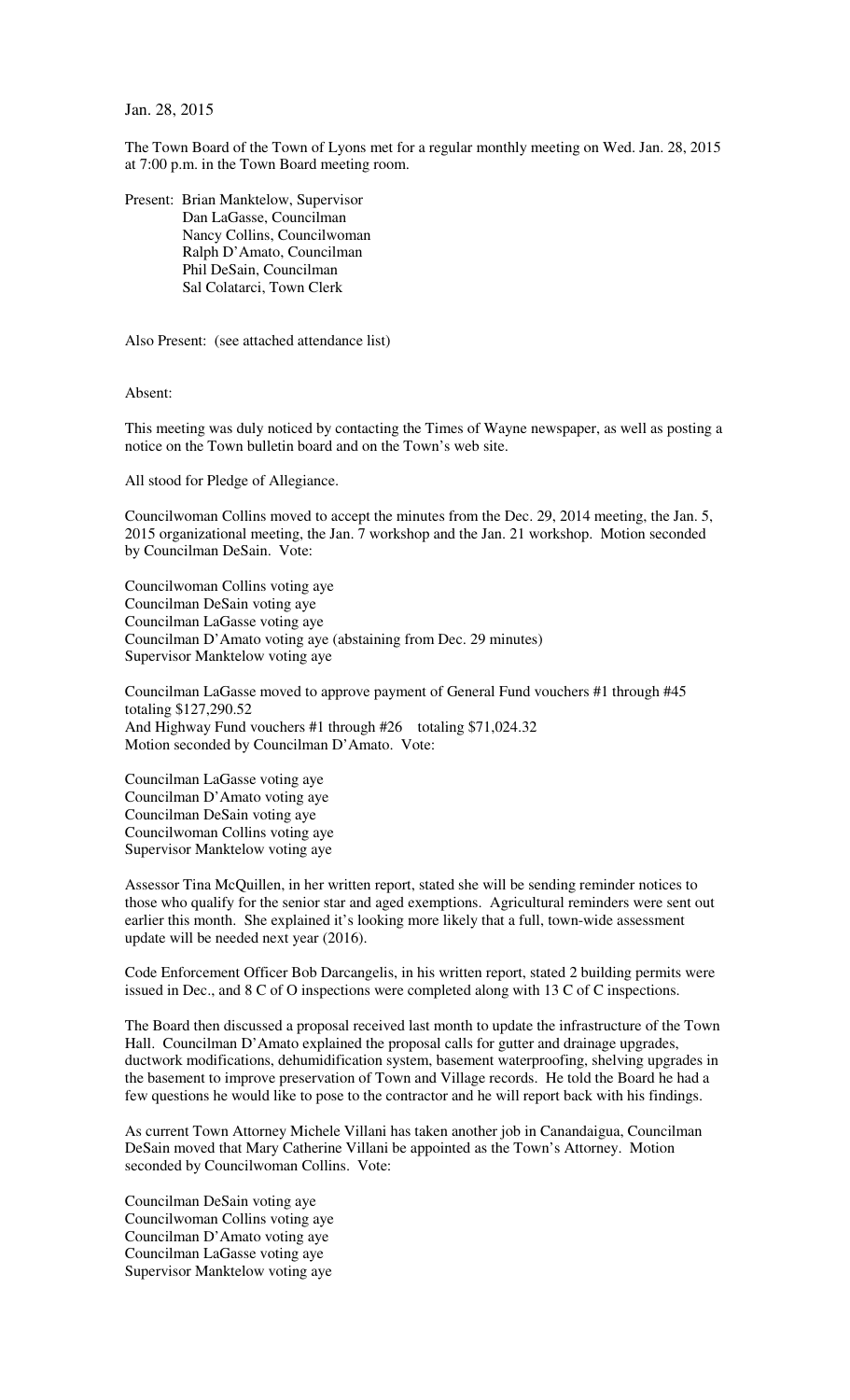Councilman LaGasse moved that the Town of Lyons renew its annual agreement with the Wayne County water Authority to provide sewer system operations and maintenance and repair services for the Town of Lyons within the Route 31 Sewer District. This agreement is for the year 2015. Motion seconded by Councilman D'Amato. Vote:

Councilman LaGasse voting aye Councilman D'Amato voting aye Councilman DeSain voting aye Councilwoman Collins voting aye Supervisor Manktelow voting aye

Supervisor Manktelow reported that in 2014, the closed Galen/Lyons Landfill cost taxpayers of both communities \$63,275.30 of which Lyons paid \$35,434.24. he also stated the landfill committee is working on a wetland project at the facility to eliminate or reduce the transport of leachate to Newark. He said that would greatly cut costs for taxpayers.

Councilman DeSain moved to allow the Supervisor to sign the 2015 fire protection contract with the Village at a budgeted cost of \$172,601.87. Motion seconded by Councilman D'Amato. Vote:

Councilman DeSain voting aye Councilman D'Amato voting aye Councilman LaGasse voting aye Councilwoman Collins voting aye Supervisor Manktelow voting aye

Supervisor Manktelow said he and Councilman LaGasse recently attended a Waterloo Town Board meeting as it was discussing a local law it established regarding the Town taking over abandoned properties. He explained this may be something Lyons would like to do in the future to clean up neighborhoods.

Councilman LaGasse said both he and Supervisor Manktelow will be attending a meeting with MRB Group later this week regarding the establishment of water and sewer.

Supervisor Manktelow said he and Councilman LaGasse recently attended a meeting with the school concerning the Joint maintenance facility and discovered that the School wants a new contract with the Town, following Village dissolution, whereby the school wants 3 of the bays to house school buses, rather than let the Town use the bays. Also, the District wants to install new water, sewer, gas, and electric meters that bill the Town directly for services used, however, that would eliminate any state aid able reimbursement the Town now receives with the School being the lead agency at the facility. Supervisor Manktelow explained the current contract with the school district states that if one entity goes away, (Village) the agreement would remain as is, with the Town paying 2/3 of the costs and the school 1/3 of the cost.

Supervisor Manktelow opened the meeting up for public comment. The Board was asked how and why the Town decided to eliminate the Village Police Department and why the issue was not discussed publicly. Supervisor Manktelow explained that the matter was a Public Safety issue and the Town could not make a definite decision until the proposal went to the full County Board of Supervisors for a final vote from that Board. He also said that he hopes to have a public informational meeting at a future date to explain the plan and have the County Sherriff explain his plan now that the County has secured funding to hire 8 more deputies.

Town Attorney Villani explained why there was no need by the Town Board to formally vote on the matter as it is not necessary to pass a resolution NOT to do something as the Village Police Department is not a part of the Town.

After about 20 minutes discussing the issue and answering questions and concerns, Supervisor Manktelow thanked everyone for attending.

At 8:15 p.m., Councilman LaGasse moved to go into executive session to discuss a legal matter as well an employment issue. Highway Employees Tim Moore, Ed Eaton, and Joe sapp were asked to stay. Motion seconded by Councilman DeSain. Vote:

Councilman LaGasse voting aye Councilman DeSain voting aye Councilman D'Amato voting aye Councilwoman Collins voting aye Supervisor Manktelow voting aye